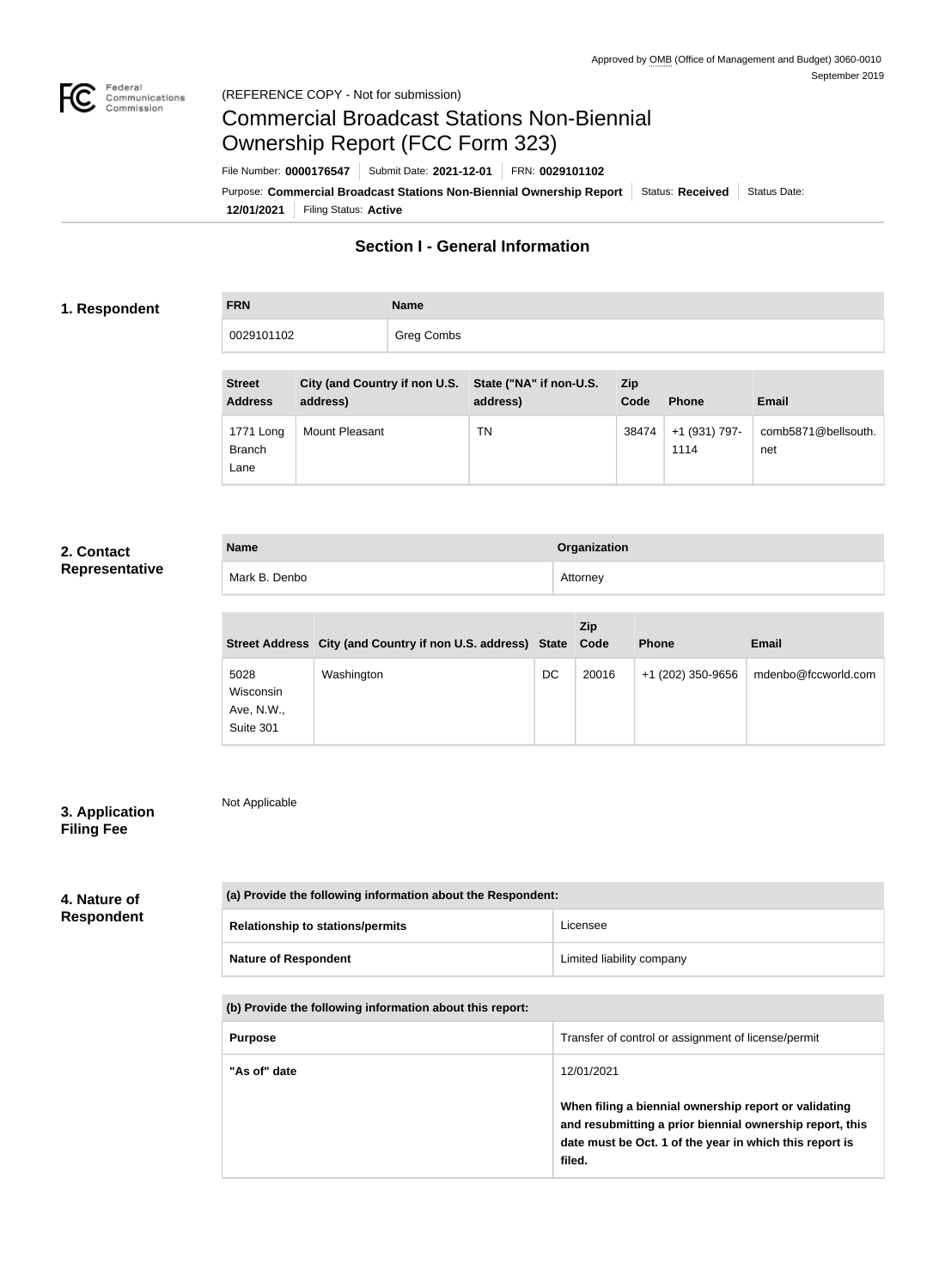**5. Licensee(s) /Permittees(s) and Station(s) /Permit(s)**

**Respondent is filing this report to cover the following Licensee(s)/Permittee(s) and station(s)/permit(s):**

| <b>FRN</b><br><b>Licensee/Permittee Name</b> |                  |                       |  |              |                |
|----------------------------------------------|------------------|-----------------------|--|--------------|----------------|
| Greg Combs                                   |                  |                       |  | 0029101102   |                |
| Fac. ID No.                                  | <b>Call Sign</b> | <b>City</b>           |  | <b>State</b> | <b>Service</b> |
| 48497                                        | <b>WXRQ</b>      | <b>MOUNT PLEASANT</b> |  | TN           | AM             |

## **Section II – Non-Biennial Ownership Information**

| 1.47 C.F.R.<br><b>Section 73.3613</b><br>and Other<br><b>Documents</b> | Not Applicable.                                                                                |                                                                                                                                                                                                                                                                                                                                                                                                                                                                                                                                                                                                                                                                                                                                                                                                                                                                                                                                                                                                                                                                                                                                                                                                                                                                                                                                                                                                                                                                                                                                                                                                                                                                                                                                                                                                                                                                                                                                          | Licensee/Permittee Respondents should list all contracts and other instruments set forth in 47 C.F.R. Section 73.3613(a)<br>through (c) for the facility or facilities listed on this report. In addition, attributable Local Marketing Agreements (LMAs) and<br>attributable Joint Sales Agreements (JSAs) must be disclosed by the licensee of the brokering station on its ownership report. If<br>the agreement is an attributable LMA, an attributable JSA, or a network affiliation agreement, check the appropriate box.<br>Otherwise, select "Other." Non-Licensee/Permittee Respondents should select "Not Applicable" in response to this question. |  |
|------------------------------------------------------------------------|------------------------------------------------------------------------------------------------|------------------------------------------------------------------------------------------------------------------------------------------------------------------------------------------------------------------------------------------------------------------------------------------------------------------------------------------------------------------------------------------------------------------------------------------------------------------------------------------------------------------------------------------------------------------------------------------------------------------------------------------------------------------------------------------------------------------------------------------------------------------------------------------------------------------------------------------------------------------------------------------------------------------------------------------------------------------------------------------------------------------------------------------------------------------------------------------------------------------------------------------------------------------------------------------------------------------------------------------------------------------------------------------------------------------------------------------------------------------------------------------------------------------------------------------------------------------------------------------------------------------------------------------------------------------------------------------------------------------------------------------------------------------------------------------------------------------------------------------------------------------------------------------------------------------------------------------------------------------------------------------------------------------------------------------|---------------------------------------------------------------------------------------------------------------------------------------------------------------------------------------------------------------------------------------------------------------------------------------------------------------------------------------------------------------------------------------------------------------------------------------------------------------------------------------------------------------------------------------------------------------------------------------------------------------------------------------------------------------|--|
| 2. Ownership<br><b>Interests</b>                                       | Section 73.3555, Note 2(i).                                                                    | (a) Ownership Interests. This Question requires Respondents to enter detailed information about ownership interests by<br>generating a series of subforms. Answer each question on each subform. The first subform listing should be for the Respondent<br>itself. If the Respondent is not a natural person, also list each of the officers, directors, stockholders, non-insulated partners,<br>non-insulated members, and any other persons or entities with a direct attributable interest in the Respondent pursuant to the<br>standards set forth in 47 C.F.R. Section 73.3555. (A "direct" interest is one that is not held through any intervening companies<br>or entities.) List each interest holder with a direct attributable interest in the Respondent separately.<br>Leave the percentage of total assets (Equity Debt Plus) field blank for an interest holder unless that interest holder has an<br>attributable interest in the Respondent solely on the basis of the Commission's Equity Debt Plus attribution standard, 47 C.F.R.<br>In the case of vertical or indirect ownership structures, list only those interests in the Respondent that also represent an<br>attributable interest in the Licensee(s) or Permittee(s) for which the report is being submitted.<br>Entities that are part of an organizational structure that includes holding companies or other forms of indirect ownership must file<br>separate ownership reports. In such a structure do not report, or file a separate report for, any interest holder that does not have<br>an attributable interest in the Licensee(s) or Permittee(s) for which the report is being submitted.<br>Please see the Instructions for further detail concerning interests that must be reported in response to this question.<br>The Respondent must provide an FCC Registration Number for each interest holder reported in response to this question. |                                                                                                                                                                                                                                                                                                                                                                                                                                                                                                                                                                                                                                                               |  |
|                                                                        | Please see the Instructions for detailed information and guidance concerning this requirement. |                                                                                                                                                                                                                                                                                                                                                                                                                                                                                                                                                                                                                                                                                                                                                                                                                                                                                                                                                                                                                                                                                                                                                                                                                                                                                                                                                                                                                                                                                                                                                                                                                                                                                                                                                                                                                                                                                                                                          |                                                                                                                                                                                                                                                                                                                                                                                                                                                                                                                                                                                                                                                               |  |
|                                                                        | <b>Ownership Information</b>                                                                   |                                                                                                                                                                                                                                                                                                                                                                                                                                                                                                                                                                                                                                                                                                                                                                                                                                                                                                                                                                                                                                                                                                                                                                                                                                                                                                                                                                                                                                                                                                                                                                                                                                                                                                                                                                                                                                                                                                                                          |                                                                                                                                                                                                                                                                                                                                                                                                                                                                                                                                                                                                                                                               |  |
|                                                                        | <b>FRN</b>                                                                                     | 0029101102                                                                                                                                                                                                                                                                                                                                                                                                                                                                                                                                                                                                                                                                                                                                                                                                                                                                                                                                                                                                                                                                                                                                                                                                                                                                                                                                                                                                                                                                                                                                                                                                                                                                                                                                                                                                                                                                                                                               |                                                                                                                                                                                                                                                                                                                                                                                                                                                                                                                                                                                                                                                               |  |
|                                                                        | <b>Name</b>                                                                                    | Greg Combs                                                                                                                                                                                                                                                                                                                                                                                                                                                                                                                                                                                                                                                                                                                                                                                                                                                                                                                                                                                                                                                                                                                                                                                                                                                                                                                                                                                                                                                                                                                                                                                                                                                                                                                                                                                                                                                                                                                               |                                                                                                                                                                                                                                                                                                                                                                                                                                                                                                                                                                                                                                                               |  |
|                                                                        | <b>Address</b>                                                                                 | PO Box                                                                                                                                                                                                                                                                                                                                                                                                                                                                                                                                                                                                                                                                                                                                                                                                                                                                                                                                                                                                                                                                                                                                                                                                                                                                                                                                                                                                                                                                                                                                                                                                                                                                                                                                                                                                                                                                                                                                   |                                                                                                                                                                                                                                                                                                                                                                                                                                                                                                                                                                                                                                                               |  |
|                                                                        |                                                                                                | <b>Street 1</b>                                                                                                                                                                                                                                                                                                                                                                                                                                                                                                                                                                                                                                                                                                                                                                                                                                                                                                                                                                                                                                                                                                                                                                                                                                                                                                                                                                                                                                                                                                                                                                                                                                                                                                                                                                                                                                                                                                                          | 1771 Long Branch Lane                                                                                                                                                                                                                                                                                                                                                                                                                                                                                                                                                                                                                                         |  |
|                                                                        |                                                                                                | <b>Street 2</b>                                                                                                                                                                                                                                                                                                                                                                                                                                                                                                                                                                                                                                                                                                                                                                                                                                                                                                                                                                                                                                                                                                                                                                                                                                                                                                                                                                                                                                                                                                                                                                                                                                                                                                                                                                                                                                                                                                                          |                                                                                                                                                                                                                                                                                                                                                                                                                                                                                                                                                                                                                                                               |  |
|                                                                        |                                                                                                | <b>City</b>                                                                                                                                                                                                                                                                                                                                                                                                                                                                                                                                                                                                                                                                                                                                                                                                                                                                                                                                                                                                                                                                                                                                                                                                                                                                                                                                                                                                                                                                                                                                                                                                                                                                                                                                                                                                                                                                                                                              | <b>Mount Pleasant</b>                                                                                                                                                                                                                                                                                                                                                                                                                                                                                                                                                                                                                                         |  |
|                                                                        |                                                                                                | State ("NA" if non-U.S.<br>address)                                                                                                                                                                                                                                                                                                                                                                                                                                                                                                                                                                                                                                                                                                                                                                                                                                                                                                                                                                                                                                                                                                                                                                                                                                                                                                                                                                                                                                                                                                                                                                                                                                                                                                                                                                                                                                                                                                      | <b>TN</b>                                                                                                                                                                                                                                                                                                                                                                                                                                                                                                                                                                                                                                                     |  |
|                                                                        |                                                                                                | <b>Zip/Postal Code</b>                                                                                                                                                                                                                                                                                                                                                                                                                                                                                                                                                                                                                                                                                                                                                                                                                                                                                                                                                                                                                                                                                                                                                                                                                                                                                                                                                                                                                                                                                                                                                                                                                                                                                                                                                                                                                                                                                                                   | 38474                                                                                                                                                                                                                                                                                                                                                                                                                                                                                                                                                                                                                                                         |  |
|                                                                        |                                                                                                | Country (if non-U.S.<br>address)                                                                                                                                                                                                                                                                                                                                                                                                                                                                                                                                                                                                                                                                                                                                                                                                                                                                                                                                                                                                                                                                                                                                                                                                                                                                                                                                                                                                                                                                                                                                                                                                                                                                                                                                                                                                                                                                                                         | <b>United States</b>                                                                                                                                                                                                                                                                                                                                                                                                                                                                                                                                                                                                                                          |  |
|                                                                        | <b>Listing Type</b>                                                                            | Respondent                                                                                                                                                                                                                                                                                                                                                                                                                                                                                                                                                                                                                                                                                                                                                                                                                                                                                                                                                                                                                                                                                                                                                                                                                                                                                                                                                                                                                                                                                                                                                                                                                                                                                                                                                                                                                                                                                                                               |                                                                                                                                                                                                                                                                                                                                                                                                                                                                                                                                                                                                                                                               |  |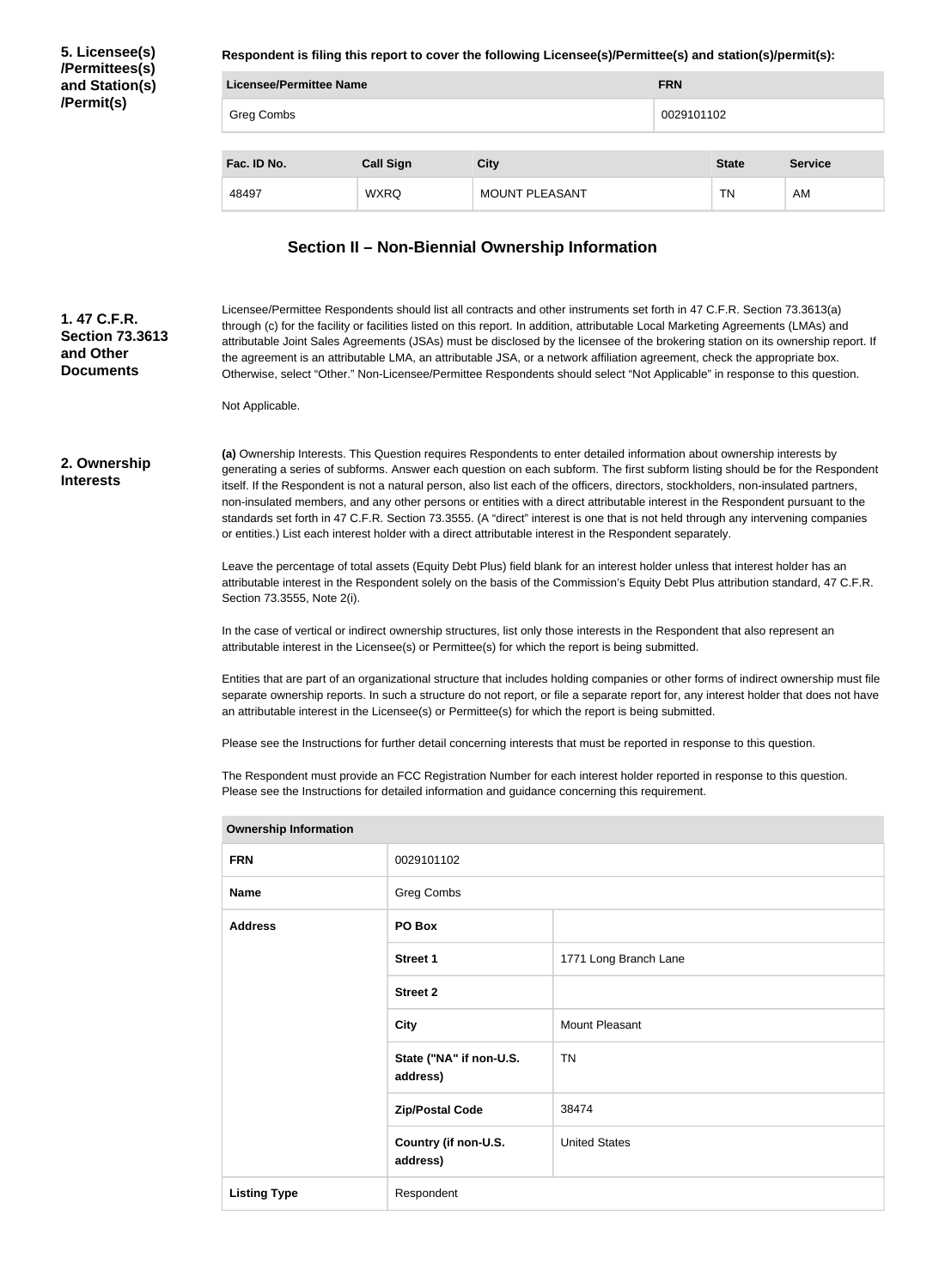| <b>Positional Interests</b><br>(check all that apply)                                                                             | Respondent                                |         |                      |
|-----------------------------------------------------------------------------------------------------------------------------------|-------------------------------------------|---------|----------------------|
| <b>Interest Percentages</b><br>(enter percentage values<br>from 0.0 to 100.0)                                                     | <b>Voting</b>                             | $0.0\%$ | Jointly Held?<br>No. |
|                                                                                                                                   | <b>Total assets (Equity Debt</b><br>Plus) | $0.0\%$ |                      |
| Does interest holder have an attributable interest in one or more broadcast stations<br>No.<br>that do not appear on this report? |                                           |         |                      |

#### **Ownership Information**

| <b>FRN</b>                                                                                                                              | 9990142302                                                   |                       |  |  |
|-----------------------------------------------------------------------------------------------------------------------------------------|--------------------------------------------------------------|-----------------------|--|--|
| <b>Name</b>                                                                                                                             | Greg Combs                                                   |                       |  |  |
| <b>Address</b>                                                                                                                          | PO Box                                                       |                       |  |  |
|                                                                                                                                         | <b>Street 1</b>                                              | 1771 Long Branch Lane |  |  |
|                                                                                                                                         | <b>Street 2</b>                                              |                       |  |  |
|                                                                                                                                         | <b>City</b>                                                  | Mount Pleasant        |  |  |
|                                                                                                                                         | State ("NA" if non-U.S.<br>address)                          | <b>TN</b>             |  |  |
|                                                                                                                                         | <b>Zip/Postal Code</b>                                       | 38474                 |  |  |
|                                                                                                                                         | Country (if non-U.S.<br>address)                             | <b>United States</b>  |  |  |
| <b>Listing Type</b>                                                                                                                     | Other Interest Holder                                        |                       |  |  |
| <b>Positional Interests</b><br>(check all that apply)                                                                                   | Officer, Owner, Attributable Investor, Attributable Creditor |                       |  |  |
| <b>Interest Percentages</b><br>(enter percentage values                                                                                 | 100.0%<br>Voting<br><b>Jointly Held?</b><br>No               |                       |  |  |
| from 0.0 to 100.0)                                                                                                                      | <b>Total assets (Equity Debt</b><br>Plus)                    | 100.0%                |  |  |
| Does interest holder have an attributable interest in one or more broadcast stations<br><b>No</b><br>that do not appear on this report? |                                                              |                       |  |  |

#### **Ownership Information**

| <b>FRN</b>     | 9990148611                          |                       |
|----------------|-------------------------------------|-----------------------|
| <b>Name</b>    | Greg Combs                          |                       |
| <b>Address</b> | PO Box                              |                       |
|                | <b>Street 1</b>                     | 1771 Long Branch Lane |
|                | <b>Street 2</b>                     |                       |
|                | <b>City</b>                         | Mt Pleasant           |
|                | State ("NA" if non-U.S.<br>address) | <b>TN</b>             |
|                | <b>Zip/Postal Code</b>              | 38474                 |
|                | Country (if non-U.S.<br>address)    | <b>United States</b>  |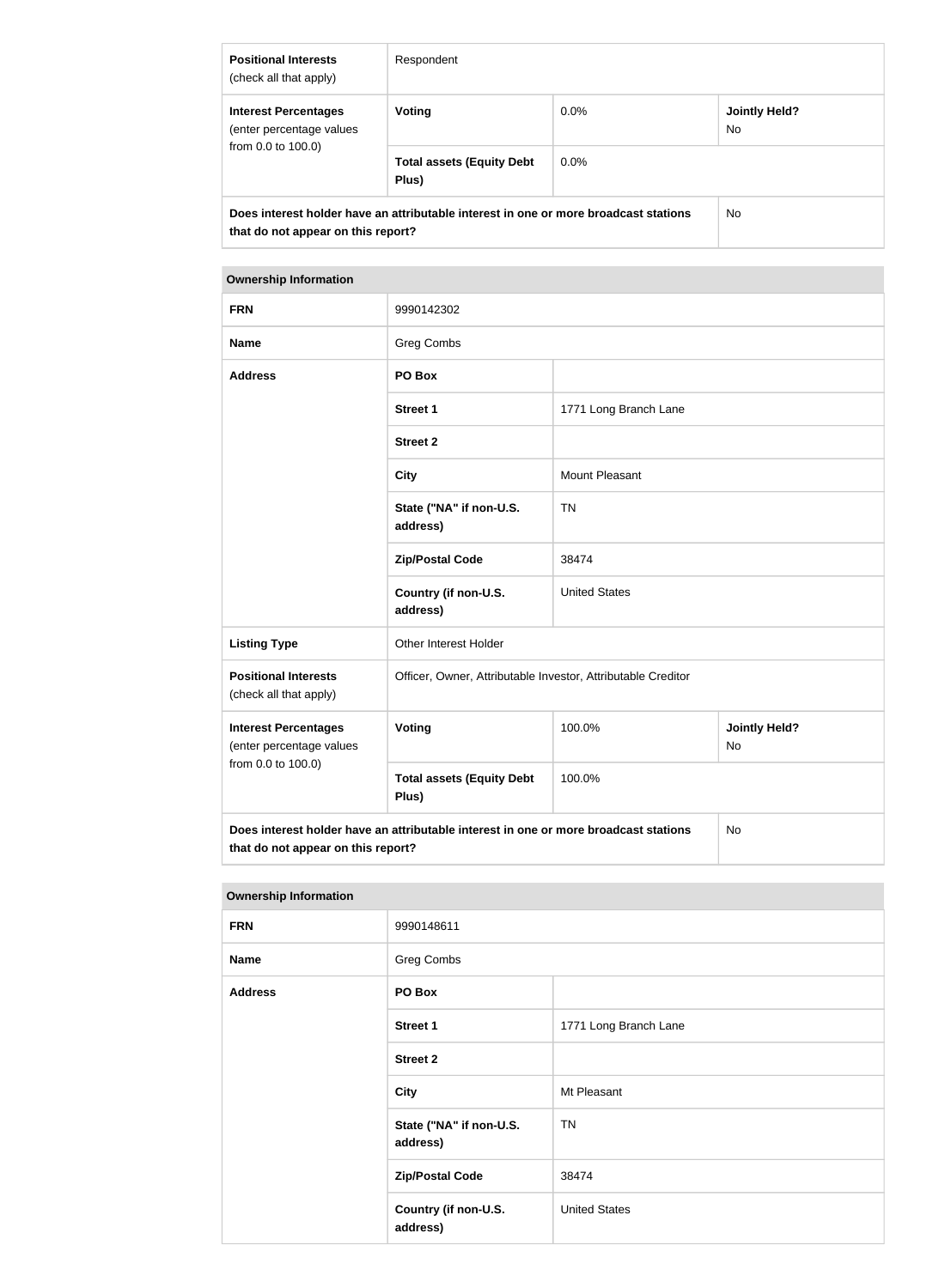| <b>Listing Type</b>                                                                                                                                                                                                                                                                                                 | <b>Other Interest Holder</b>                                                                                                                                                                                                                                                                                                                                                                                                               |      |                            |
|---------------------------------------------------------------------------------------------------------------------------------------------------------------------------------------------------------------------------------------------------------------------------------------------------------------------|--------------------------------------------------------------------------------------------------------------------------------------------------------------------------------------------------------------------------------------------------------------------------------------------------------------------------------------------------------------------------------------------------------------------------------------------|------|----------------------------|
| <b>Positional Interests</b><br>(check all that apply)                                                                                                                                                                                                                                                               | Owner                                                                                                                                                                                                                                                                                                                                                                                                                                      |      |                            |
| <b>Interest Percentages</b><br>(enter percentage values                                                                                                                                                                                                                                                             | Voting                                                                                                                                                                                                                                                                                                                                                                                                                                     | 0.0% | <b>Jointly Held?</b><br>No |
| from 0.0 to 100.0)                                                                                                                                                                                                                                                                                                  | <b>Total assets (Equity Debt</b><br>Plus)                                                                                                                                                                                                                                                                                                                                                                                                  | 0.0% |                            |
| that do not appear on this report?                                                                                                                                                                                                                                                                                  | Does interest holder have an attributable interest in one or more broadcast stations                                                                                                                                                                                                                                                                                                                                                       |      | No                         |
| If "No," submit as an exhibit an explanation.                                                                                                                                                                                                                                                                       | (b) Respondent certifies that any interests, including equity, financial, or voting<br>interests, not reported in this filing are non-attributable.                                                                                                                                                                                                                                                                                        |      | Yes                        |
| filed, as defined in 47 C.F.R. Section 73.3555?<br>EITHER the subform OR the spreadsheet option below.<br>submit should use the spreadsheet option.<br>use the spreadsheet option to complete this question                                                                                                         | hold an attributable interest in any newspaper entities in<br>the same market as any station for which this report is<br>If "Yes," provide information describing the interest(s), using<br>Respondents with a large number (50 or more) of entries to<br>NOTE: Spreadsheets must be submitted in a special XML<br>Spreadsheet format with the appropriate structure that is<br>specified in the documentation. For instructions on how to |      |                            |
| (including templates to start with), please Click Here.<br>that interest holder has an attributable interest in the<br>Equity Debt Plus attribution standard, 47 C.F.R. Section<br>for an interest holder unless that interest holder has an<br>basis of the Commission's Equity Debt Plus attribution<br>standard. | If using the subform, leave the percentage of total assets<br>(Equity Debt Plus) field blank for an interest holder unless<br>newspaper entity solely on the basis of the Commission's<br>73.3555, Note 2(i). If using an XML Spreadsheet, enter "NA"<br>into the percentage of total assets (Equity Debt Plus) field<br>attributable interest in the newspaper entity solely on the                                                       |      |                            |
| for each interest holder reported in response to this<br>and guidance concerning this requirement.                                                                                                                                                                                                                  | The Respondent must provide an FCC Registration Number<br>question. Please see the Instructions for detailed information                                                                                                                                                                                                                                                                                                                   |      |                            |

**(d) Are any of the individuals listed as an attributable interest holder in the Respondent married to each other or related to each other as parentchild or as siblings?** No

If "Yes," provide the following information for each such the relationship.